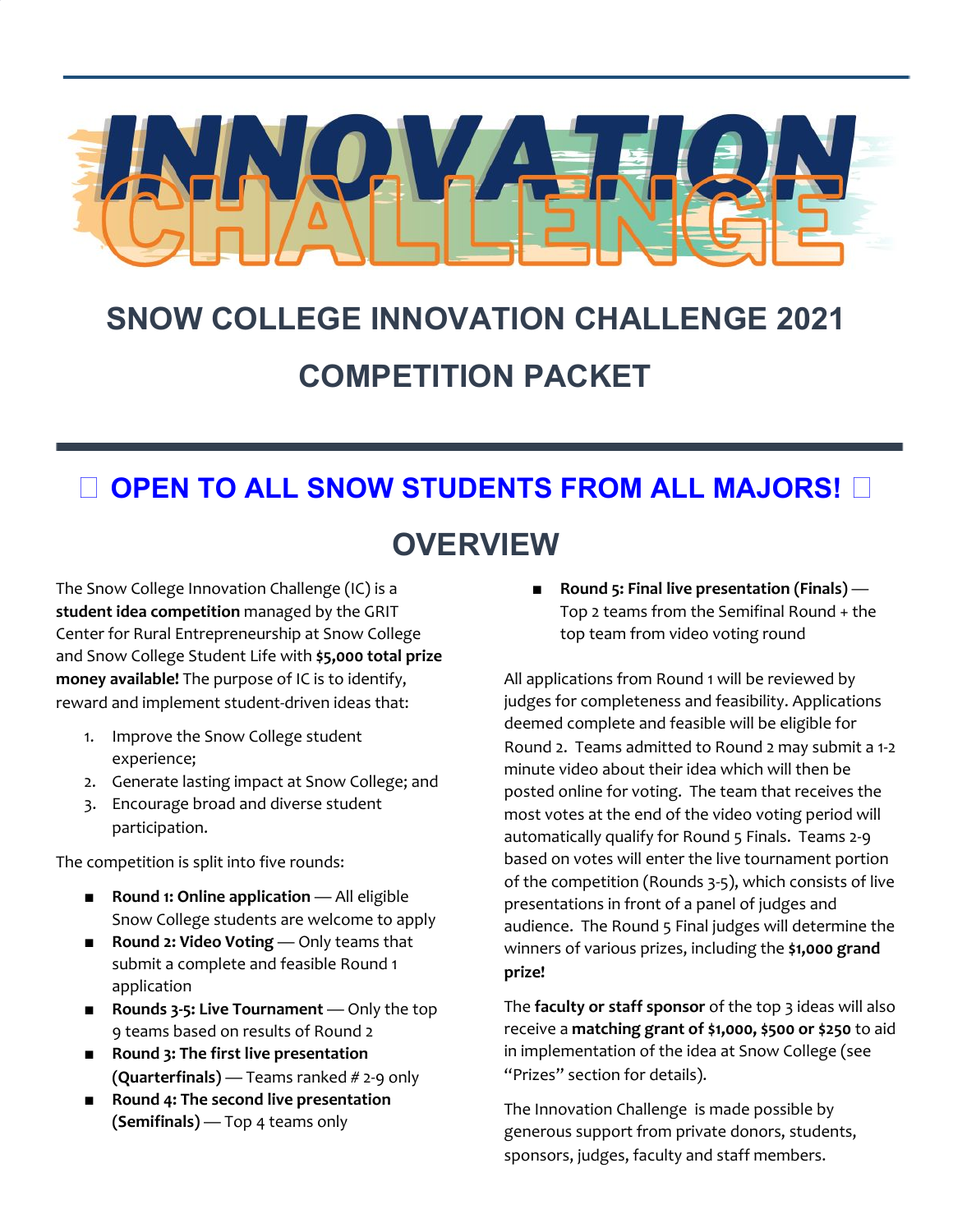### Sponsored by:





## **2021 COMPETITION TIMELINE**

- **Applications Open for Submission** Monday, March 1, 2021
- **Round 1 Application Deadline** Thursday, March 18, 2021 at 11:59pm MDT
- **Video Submission Deadline** Tuesday, March 23, 2021 at 11:59pm MDT
- **Video Voting Period** Begins Thursday, March 25, 2021 Ends Wednesday, March 31, 2021 at 11:59 MDT
- **Top 9 Announced** Thursday, April 1, 2021
- **Rounds 3 & 4 (Quarterfinals & Semifinals)** Tuesday, April 6, 2021, 6:00pm in the Huntsman Library Auditorium
- **Round 5 (Finals)** Thursday, April 8, 7:00 pm in the Jorgensen Concert Hall, Eccles Center for the Performing Arts

# **ELIGIBILITY**

The Snow College Innovation Challenge is a student competition; the student must take the lead in the submission. The competition does not award proposals that are not primarily managed by students.

However, teams must also have a Snow College faculty or staff sponsor. The sponsor must be a current employee of the college who agrees to support the student submission. The sponsor should be an employee of the department that will be primarily responsible for implementation of the idea.

Competing teams must be composed of at least one Snow College student and meet all of the following criteria:

The team must be organized and directed by a student from Snow College.

- The team lead must be a registered student during the current semester of the competition year.
- The student team members must be involved in all aspects of the competition.
- The team (for the same idea) must not have been an award winner in past Innovation Challenge competitions from previous years.

An individual or team may submit more than one application; however, an individual or team may not receive more than one prize per round. Only one video submission per individual or team allowed.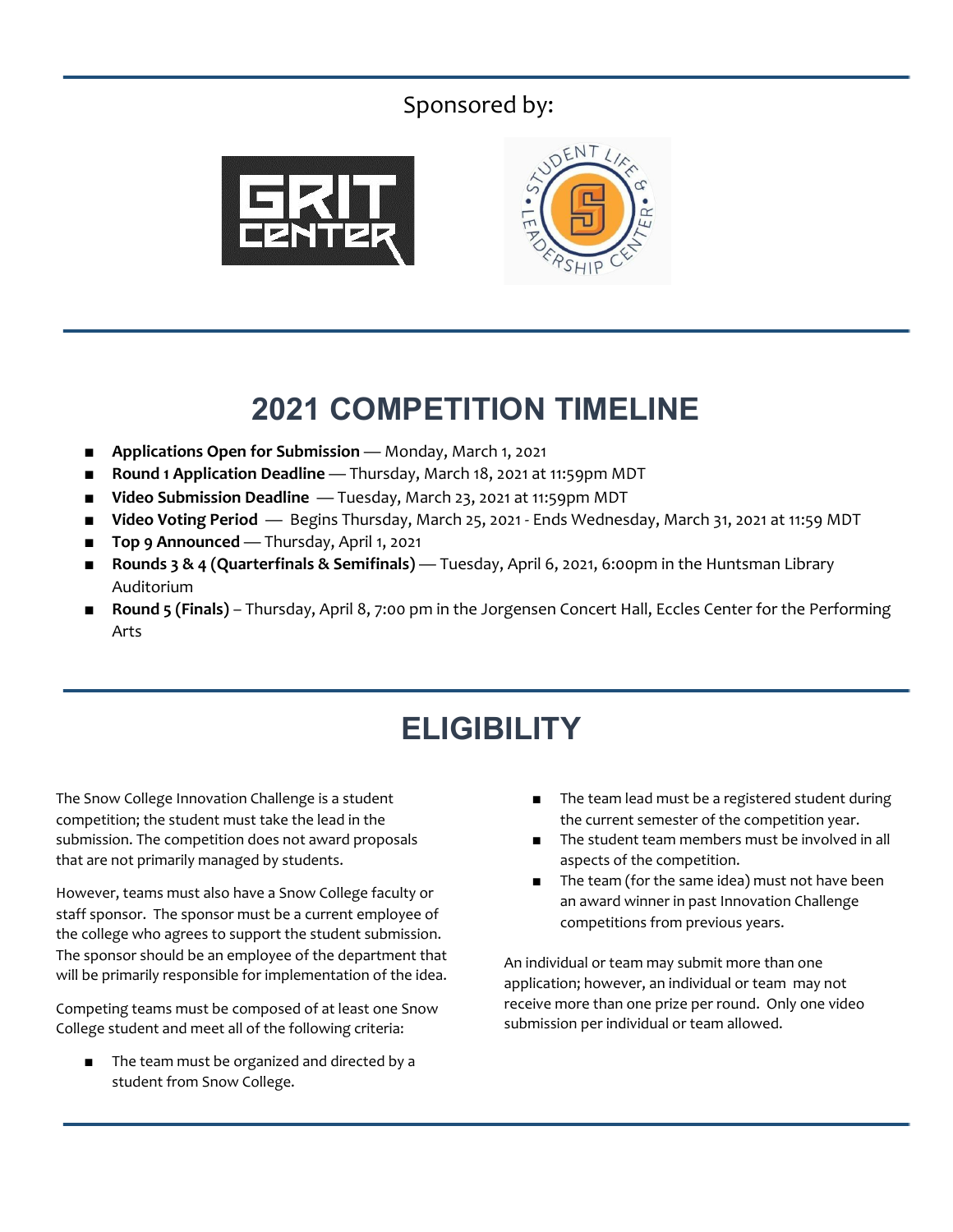# **TAX IMPLICATION NOTICE**

Payment for winning a competition or being a top performer is not a scholarship or fellowship; instead, it is a prize or award, and is given without stipulation as to how it must be used. Prizes of this nature may be taxable to the recipient, but are not considered wages even if the student is employed by Snow College. If certain dollar thresholds are satisfied, the College will report the prize or award to the IRS and the student on IRS Form 1099-Misc, Miscellaneous Income or on IRS Form 1042-S, Foreign Person's US Source Income Subject to Withholding.

# **FINANCIAL AID IMPLICATION NOTICE**

Payments made by Snow College to students must be considered for financial aid implications, as they comprise financial assistance given by the College to the student (NASFAA Monograph 24, Appendix D). Please visit Badger Web to see your financial aid balance. You may also contact the Financial Aid Office by email [\(financialaid@snow.edu](mailto:financialaid@snow.edu)) or by calling (435) 283-7129 to speak with a Financial Aid Counselor to understand the implications that accepting an award may have on your financial aid.

# **TAX IMPLICATIONS FOR INTERNATIONAL STUDENTS**

International Students are advised to meet with a tax specialist to determine their tax status for income and or scholarship awards. The base requirements to be eligible for any tax treaties are: F-1 visa holders (international students attending an academic program or English Language Program at a US college) and have a social security number, or taxpayer identification number. If a tax treaty is in place, the student will complete U.S. Form 8233, Exemption from Withholding on Compensation for Independent Personal Services of a Nonresident Alien Individual. The tax implications are different for J-1 visa holders (exchange visitor program); otherwise, you may need to complete the IRS Form 1042-S: <http://www.irs.gov/uac/About-> Form-1042S. Once again, please meet with a tax specialist and they will help you determine which form applies to your visa status.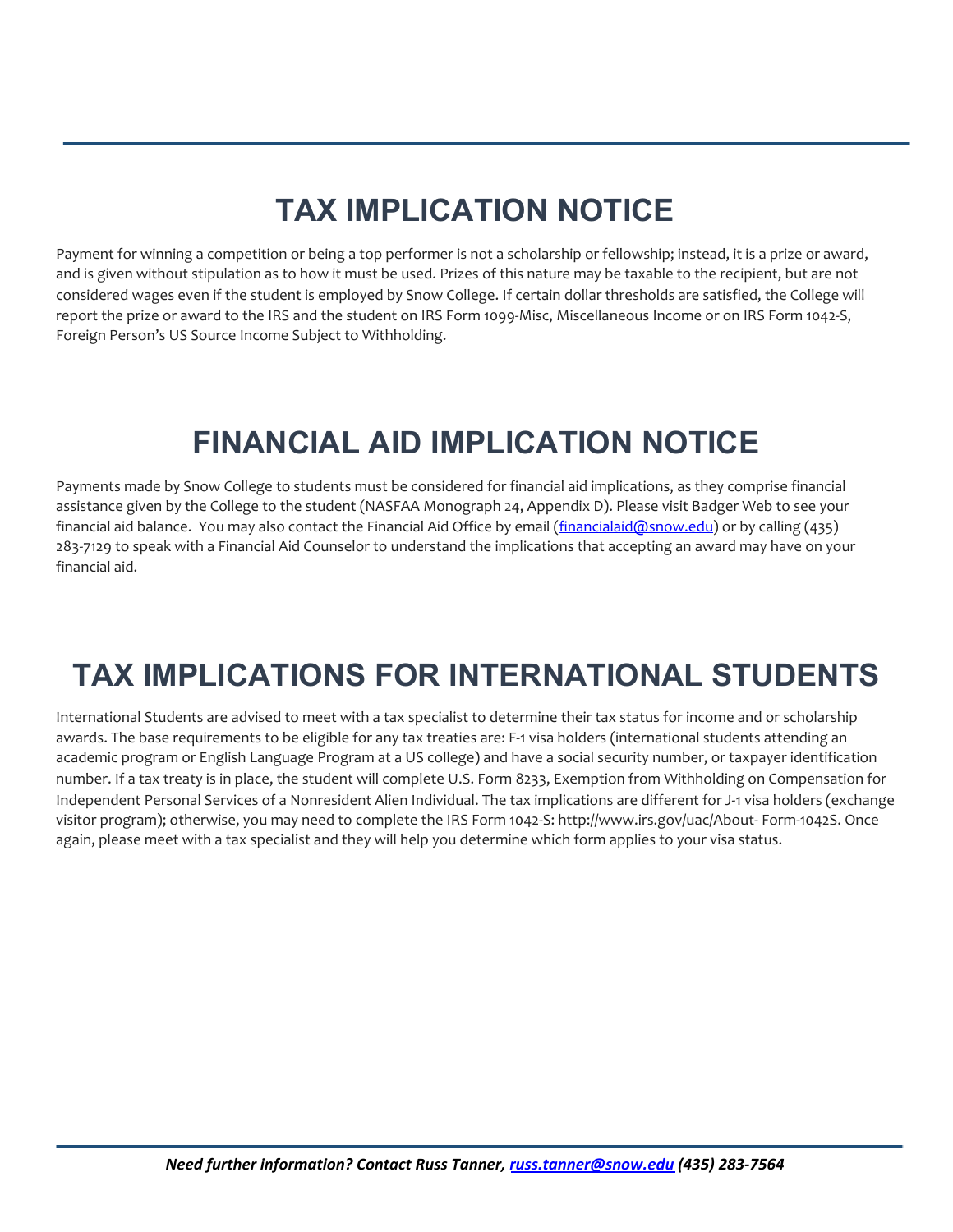# **THE COMPETITION PROCESS**



#### 2021 Snow College Innovation Challenge Tournament Bracket



### **Application Guidelines & Requirements**

Round 1 is open to all Snow College students that meet eligibility requirements, and there is no registration fee. The application must be submitted on our website by **Thursday, March 18 at 11:59pm MDT** [\(www.snow.edu/business,](http://www.snow.edu/business) select Innovation Challenge from the dropdown menu, then click on the "Submit Application" button). Deadlines are strictly enforced (see the timeline for details). Please do not wait until the last minute to submit your application.

The application is an online form that asks you to explain your idea and how it will improve Snow College for students. The purpose of the application is to convince the judges that your idea is viable and will make a lasting impact at Snow College. It should include the most interesting and important aspects of your idea.

*Need further information? Contact Russ Tanner, [russ.tanner@snow.edu](mailto:russ.tanner@snow.edu) (435) 283-7564*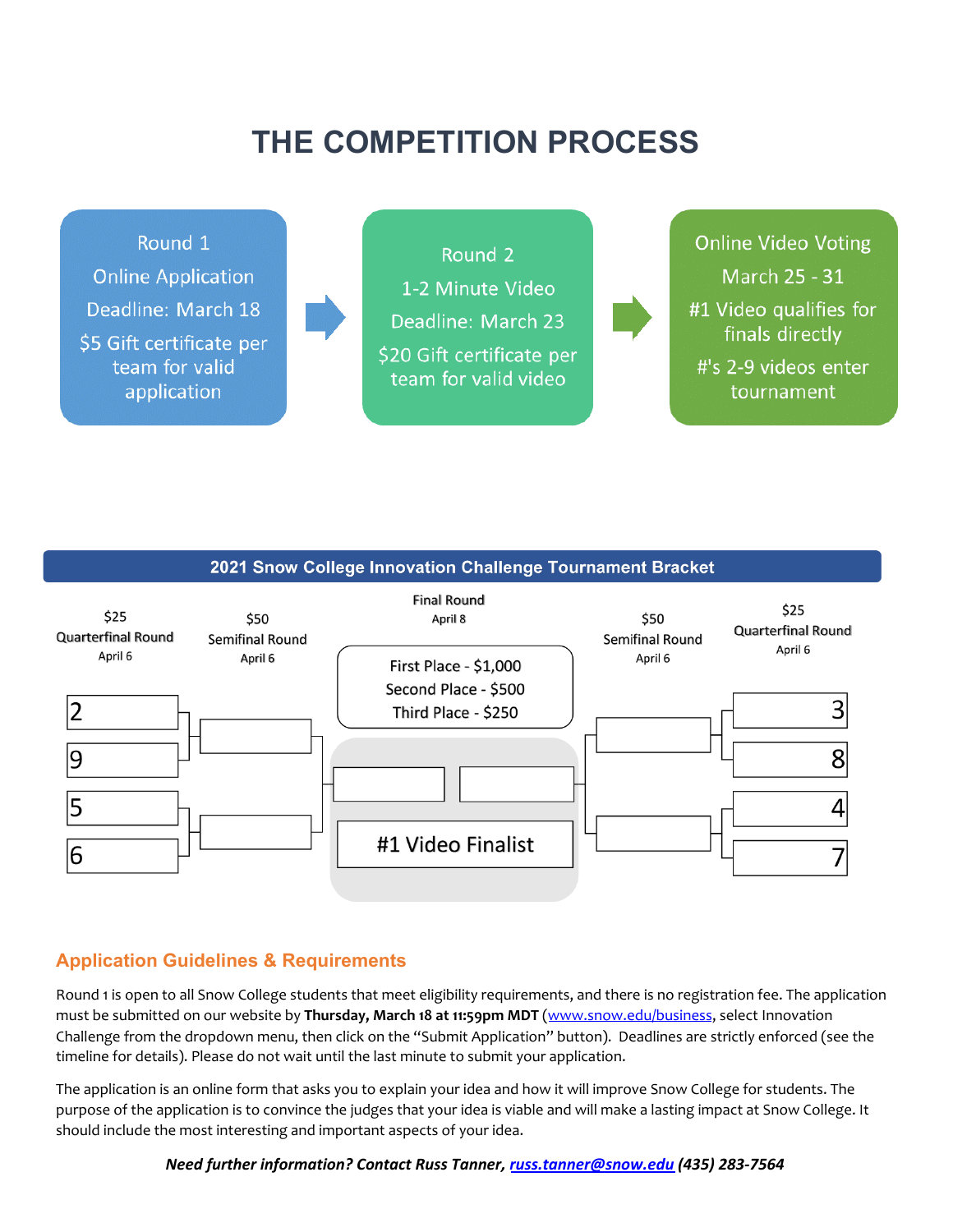You must also include the name and email address of your faculty or staff sponsor. Ideally, this is a Snow College employee who works in the department that will be primarily responsible for the implementation of your idea.

Judges will review each application as it is received on a rolling basis. Teams that qualify for Round 2 will receive a notification email no later than Saturday, March 20.

### **Video Submission Guidelines & Requirements**

All qualified teams from Round 1 may submit a 1-2 minute video. The deadline is **Tuesday, March 23 at 11:59 pm MDT**. Videos will give an opportunity to set your team and your idea apart. The videos should be persuasive and help viewers understand your idea and how it will benefit students. Besides the time constraint, there are no set criteria for your video. Teams should decide what ideas are most important to show.

Teams will receive instructions on where to upload their video in the notification email. The actual video file must be uploaded and will be shared on the GRIT Center YouTube channel and Innovation Challenge voting page. Starting on **Thursday, March 25**, the Snow College community will be able to view and vote for their favorite video. The video with the most votes at **11:59 pm on March 31st** will automatically advance to the **Final Round on April 8**. The videos ranked #2-9 by number of votes will advance to the **Quarterfinal Round** of the tournament which will be held on **Tuesday, April 6.**

You could use your video to:

- Clearly demonstrate and explain the idea
- Give a personal "elevator pitch" for your idea
- Show your extreme passion for your idea
- Let your creativity, your personality, and/or the "personality" of your idea shine through

Follow these simple guidelines when creating your video:

- Videos **MUST NOT** be longer than 2 minutes in length. Videos longer than 2 minutes will be disqualified.
- Keep it professional. No inappropriate sounds, language, or images. Videos containing content deemed inappropriate by the Snow College Innovation Challenge staff will result in disqualification.
- Videos must be your own work. Any footage used from other videos or sources must be cited. Videos that violate copyright, trademark, or other intellectual property or are not primarily the creation of the student team will be disqualified.

### **Round 3: Quarterfinal Presentation (Teams 2-9 Only)**

Quarterfinalist teams 2-9 based on video votes must present their idea in a "Shark Tank" style presentation round in front of a judging panel and live audience. All presentation items must be submitted by **5:00pm MDT on April 5** to [russ.tanner@snow.edu](mailto:russ.tanner@snow.edu) (maximum of 5 slides). If not received by the deadline, you will present without them.

Teams will make a **3-minute** presentation (with one minute of Q&A) to a panel of judges. The panel may consist of students, faculty, staff, alumni and community leaders. **The Quarterfinal Round will be held on Tuesday, April 6, 2021.** Teams will need to arrive 30 minutes early. All presentations will be pre-loaded onto a laptop before the event starts. Slides are not required and teams may choose to present without slides. The dress is formal business attire or the style that best represents your idea.

### **Round 4: Semifinal Presentation (Top 4 Only)**

The top two teams from each side of the tournament bracket will advance to the **Semifinal Round** which will be held **immediately following the quarterfinal round on Tuesday, April 6.** Teams will make a 5-minute presentation (with two minutes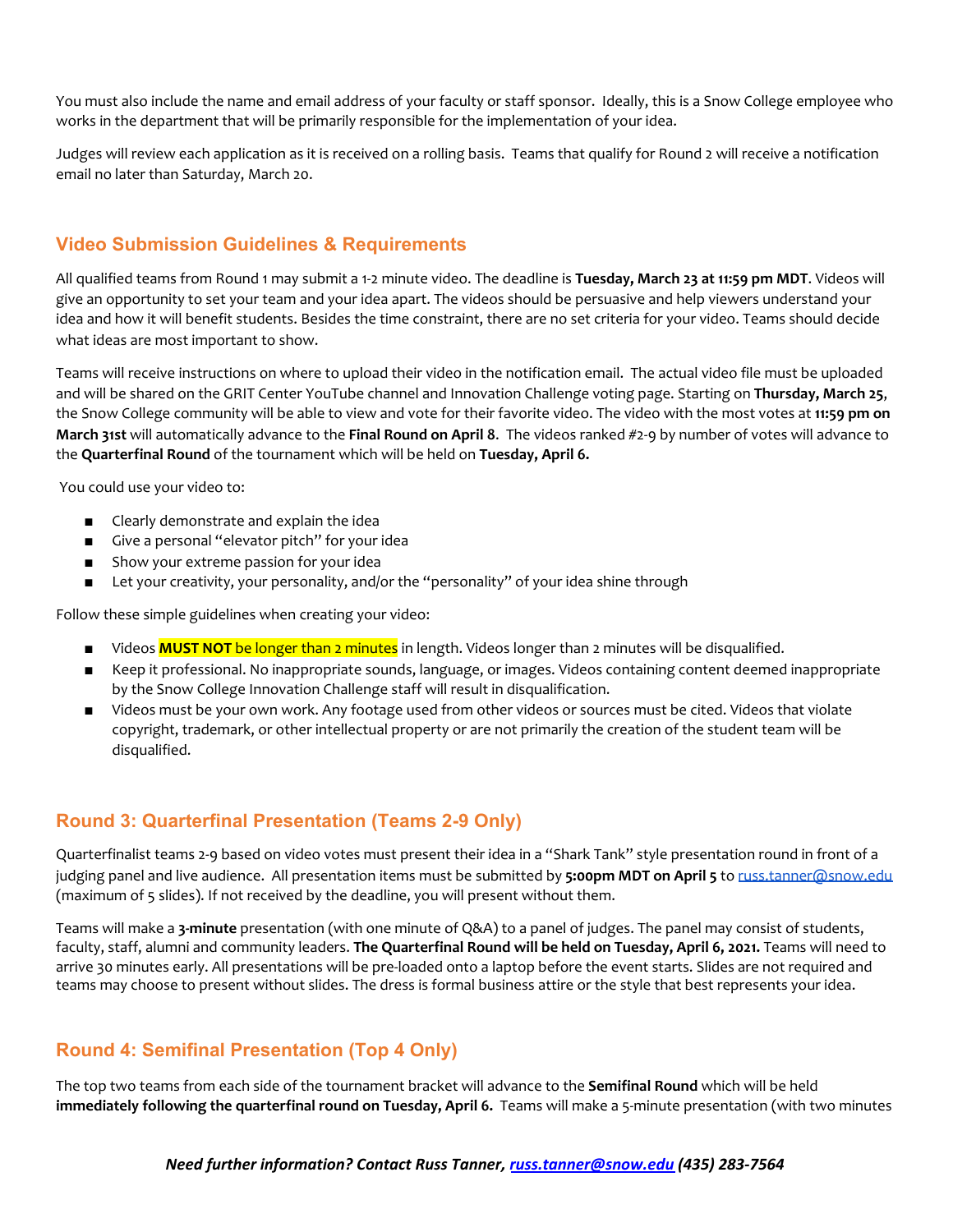of Q&A) to the full panel of judges from the Quarterfinal Round and a live audience. They will use the same presentation materials as the Quarterfinal Round. The top team from each side of the bracket will advance to the Final Round.

### **Round 5: Final Presentation (Top 2 from the Tournament + Top Team from Video Voting)**

Teams will give a presentation and answer questions from a panel of judges regarding their application, video and presentation. **Seven minutes** will be given for the presentation, with an additional **three minutes** allotted for a question-and-answer period. Each team's faculty or staff sponsor should also attend the Final Round.

Presentations should make an impact and be persuasive. The presentation should reinforce and augment the application and video previously submitted by the team. Presentations will be given in person, supplemented by a computer-based presentation such as a PowerPoint slide show. All presentation items must be submitted by **April 8 at 12:00pm** to [russ.tanner@snow.edu](mailto:russ.tanner@snow.edu).

Business formal attire is suggested. Final judges will be different from the judges in the Quarterfinal and Semifinal Rounds. The winner of the \$1,000 grand prize, \$500 second place prize, and \$250 third place prize will be announced at the conclusion of the final event.

### **Judging**

The judging panels may consist of students, faculty, staff, alumni, community leaders and other successful and knowledgeable business leaders. Judges must not be affiliated with or involved in the preparation or funding of any participating team. Any conflict of interest must be disclosed to [russ.tanner@snow.edu](mailto:russ.tanner@snow.edu) prior to the Quarterfinal Round. The decision of the judges' panel will be final and will not be subject to appeal.

- Round 1 results will be announced via email.
- Round 2 results will be announced via email and through social media channels.
- Rounds 3-4 results will be announced during the Quarterfinal and Semifinal event.
- Round 5 results will be announced at the end of the Final Round.

#### *Judging Criteria*

The first round of judging will be based on the completeness, viability and feasibility of the idea as explained in the application. Judges for the first round may be Snow College students, faculty, and staff. These same judges may also evaluate the Quarterfinal and Semifinal Rounds.

The final judges will be given a copy of the top three teams' applications and video submissions. Teams must be ready to answer questions on all aspects of their idea during the final round Q&A session. The judges will look at how well the following topics are covered:

- How will your idea improve Snow College for students?
- How many students will it benefit?
- How will your idea generate lasting impact?
- How do you plan to implement your idea?
- How long will it take to implement your idea?
- What is the estimated cost to implement?
- Who will be primarily responsible for implementation?

The Appendix contains additional helpful questions.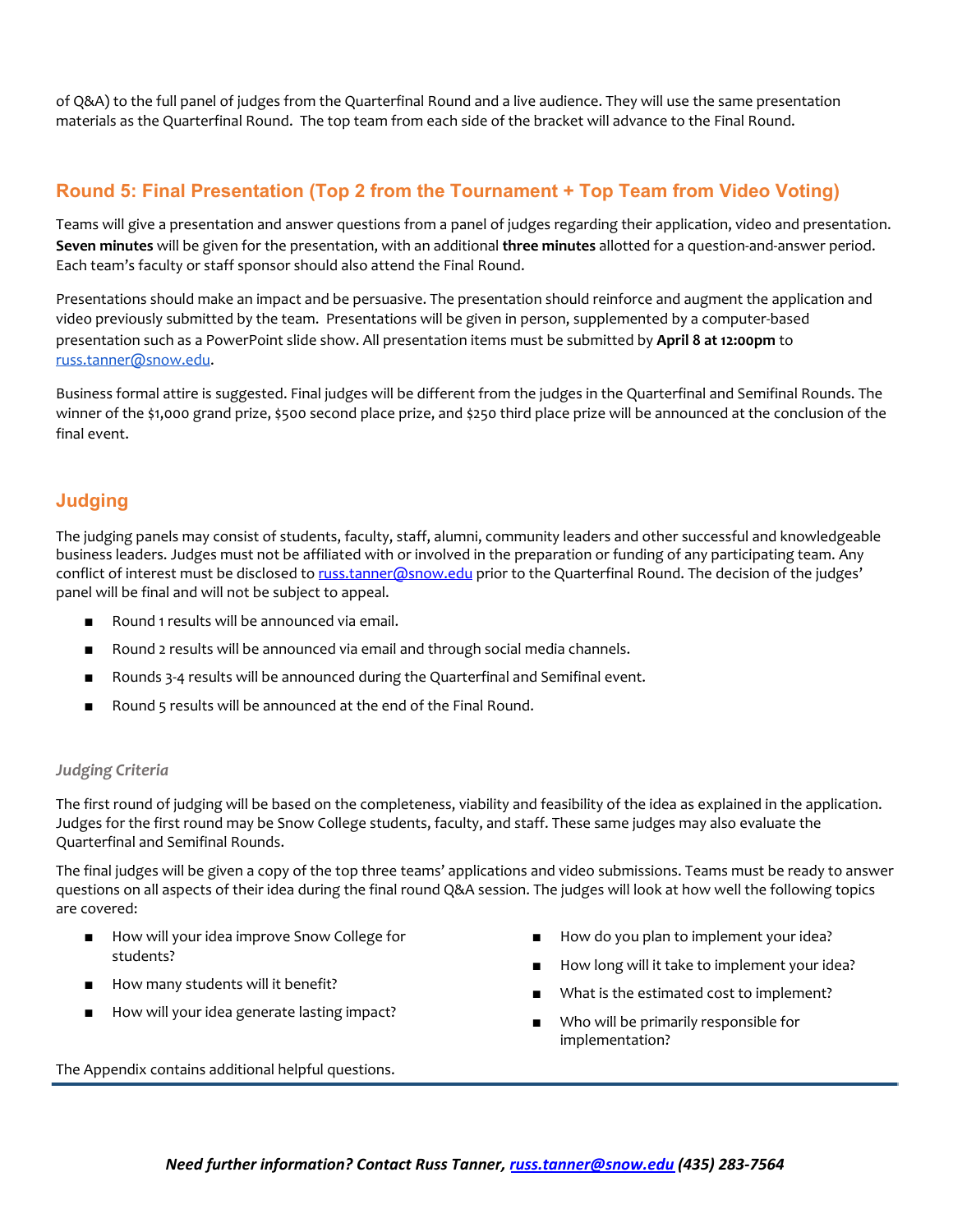# **PRIZES**

Student prizes for 1st, 2nd, Quarterfinal, Semifinal and Final Rounds will be awarded after verification of eligibility and upon completion of all necessary award paperwork. Student prizes for submitting a complete application and video will be awarded through a gift certificate to a local business or to the Snow College Bookstore. Gift certificates of \$5 and \$25 values will be awarded at the conclusion of Round 2. All other monetary awards will be distributed at the conclusion of the Innovation Challenge.

Sponsor matching grants will be awarded once evidence of actual implementation has been received by the GRIT Center (through photos, copies of receipts, websites or similar means). The GRIT Center will reimburse the account of the Snow College department primarily responsible for the implementation of the idea through a budget transfer.

- $\blacksquare$  1<sup>st</sup> place \$1,000
- $\blacksquare$  2<sup>nd</sup> place \$500
- $\blacksquare$  3<sup>rd</sup> place \$250
- Semi-final Round \$50
- Quarterfinal Round \$25
- Video Submission \$20 value
- Complete Application \$5 value

#### Student Awards Faculty/Staff Sponsor Awards

- 1st Place \$1,000
- 2nd Place \$500
- 3rd Place \$250

### **NO CONFIDENTIALITY AGREEMENT**

As a competitor, you are responsible to protect any information concerning your idea that you share with advisors, team members, and fellow participants of the competition. Snow College takes no responsibility for unwanted disclosure in these instances.